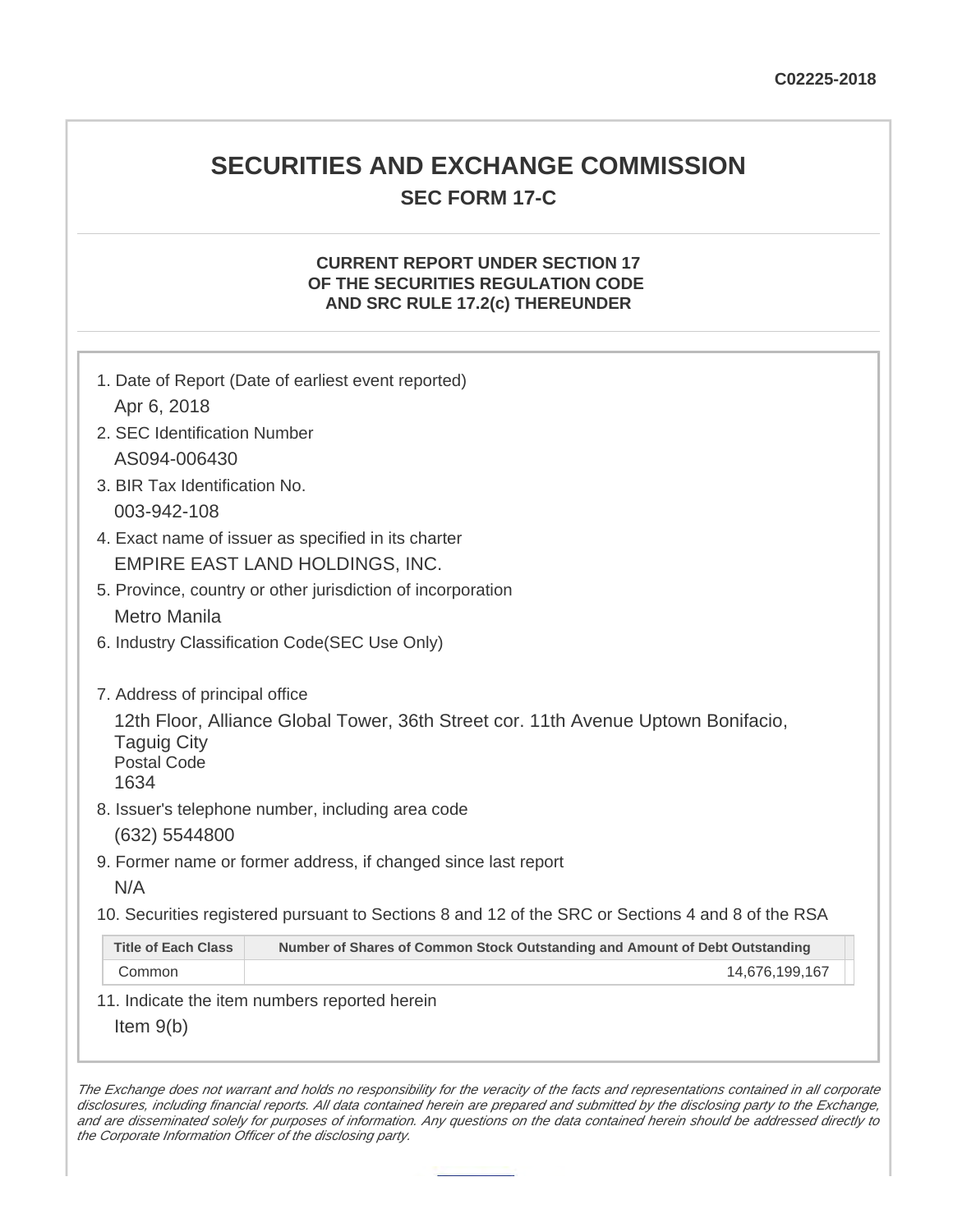

# **Empire East Land Holdings, Inc. ELI**

**PSE Disclosure Form 7-1 - Notice of Annual or Special Stockholders' Meeting References: SRC Rule 17 (SEC Form 17-C) and Sections 7 and 4.4 of the Revised Disclosure Rules**

**Subject of the Disclosure**

2018 Annual Stockholders' Meeting

**Background/Description of the Disclosure**

Agenda for Annual Stockholders' Meeting on June 13, 2018 with record date of April 23, 2018.

## **Type of Meeting**

- **☑** Annual
- D Special

| Date of Approval by<br><b>Board of Directors</b> | Apr 6, 2018                                                                                                                                                                                                                                                                                                                                                                     |  |  |
|--------------------------------------------------|---------------------------------------------------------------------------------------------------------------------------------------------------------------------------------------------------------------------------------------------------------------------------------------------------------------------------------------------------------------------------------|--|--|
| Date of Stockholders'<br><b>Meeting</b>          | Jun 13, 2018                                                                                                                                                                                                                                                                                                                                                                    |  |  |
| <b>Time</b>                                      | $9:00$ a.m.                                                                                                                                                                                                                                                                                                                                                                     |  |  |
| <b>Venue</b>                                     | Grand Ballroom, Eastwood Richmonde Hotel, 17 Orchard Road, Eastwood City, Bagumbayan,<br>Quezon City, Philippines                                                                                                                                                                                                                                                               |  |  |
| <b>Record Date</b>                               | Apr 23, 2018                                                                                                                                                                                                                                                                                                                                                                    |  |  |
| Agenda                                           | 1. Call to Order<br>2. Proof of Notice and Determination of Quorum<br>3. Approval of Minutes of the Previous Annual Meeting<br>4. Annual Report of Management<br>5. Appointment of External Auditors<br>6. Ratification of Acts and Resolutions of<br>the Board of Directors, Board Committees and Management<br>7. Election of Directors<br>8. Other Matters<br>9. Adjournment |  |  |

**Start Date** N/A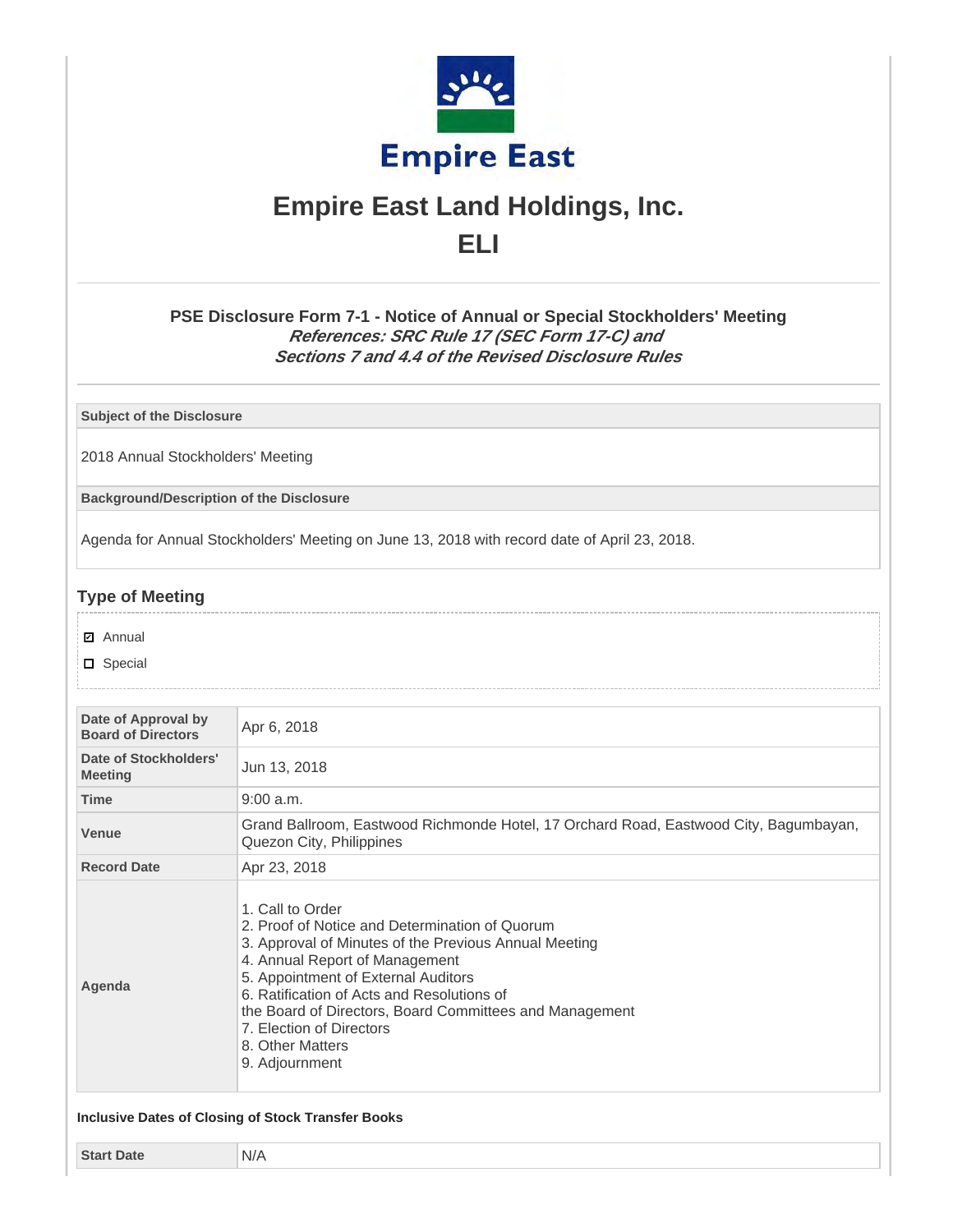| <b>End Date</b>                   | N/A |                                                                                                                 |  |  |
|-----------------------------------|-----|-----------------------------------------------------------------------------------------------------------------|--|--|
| <b>Other Relevant Information</b> |     |                                                                                                                 |  |  |
|                                   |     |                                                                                                                 |  |  |
|                                   |     | Attached is the SEC Form 17-C dated April 6, 2018 in connection with its upcoming Annual Stockholders' Meeting. |  |  |
|                                   |     |                                                                                                                 |  |  |
|                                   |     |                                                                                                                 |  |  |
| Filed on behalf by:               |     |                                                                                                                 |  |  |
|                                   |     |                                                                                                                 |  |  |
| <b>Name</b>                       |     | Evelyn Cacho                                                                                                    |  |  |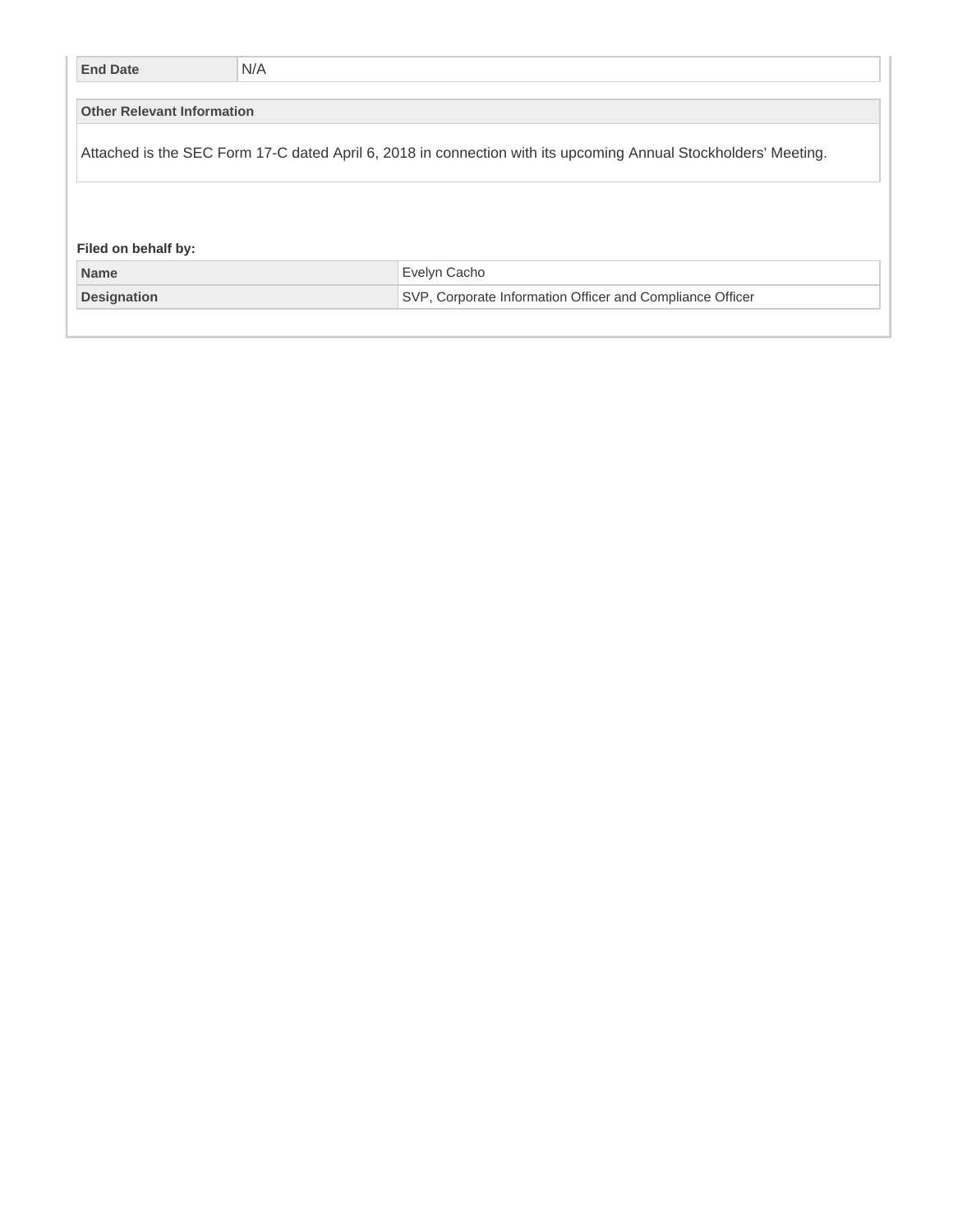#### **SECURITIES AND EXCHANGE COMMISSION SEC FORM 17-C CURRENT REPORT UNDER SECTION 17 OF THE SECURITIES REGULATION CODE AND SRC RULE 17.2(c) THEREUNDER**

## 1. **April 6, 2018**

Date of Report

- 2. SEC Identification No: **AS094-006430** 3. BIR Tax Identification No : **003-942-108**
- 4. **EMPIRE EAST LAND HOLDINGS, INC.**  Exact name of issuer as specified in its charter
- 5. **Metro Manila**  Province, Country or other jurisdiction of incorporation or organization
- 6. (SEC Use Only) Industry Classification Code
- 7. **12th Floor, Alliance Global Tower 36th Street cor. 11th Avenue Uptown Bonifacio, Taguig City 1634** Address of principal office

#### 8. **(632) 5544800**  Issuer's telephone number, including area code

9. Securities registered pursuant to Sections 8 and 12 of the SRC or Sections 4 and 8 of the RSA

Title of Class **Number of Shares of Common** Stock Outstanding

**Common 14,676,199,167** 

#### 10. **Item 9 (b)**

Empire East Land Holdings, Inc. will hold its Annual Meeting of Stockholders on Wednesday, June 13, 2018, 9:00 a.m., at the Grand Ballroom, Eastwood Richmonde Hotel, 17 Orchard Road, Eastwood City, Bagumbayan, Quezon City, Philippines with the following agenda:

- 1. Call to Order
- 2. Proof of Notice and Determination of Quorum
- 3. Approval of Minutes of the Previous Annual Meeting
- 4. Annual Report of Management
- 5. Appointment of External Auditors
- 6. Ratification of Acts and Resolutions of
- the Board of Directors, Board Committees and Management
- 7. Election of Directors
- 8. Other Matters
- 9. Adjournment

Stockholders of record as of April 23, 2018 will be entitled to notice of, and to vote at, the Annual Meeting.